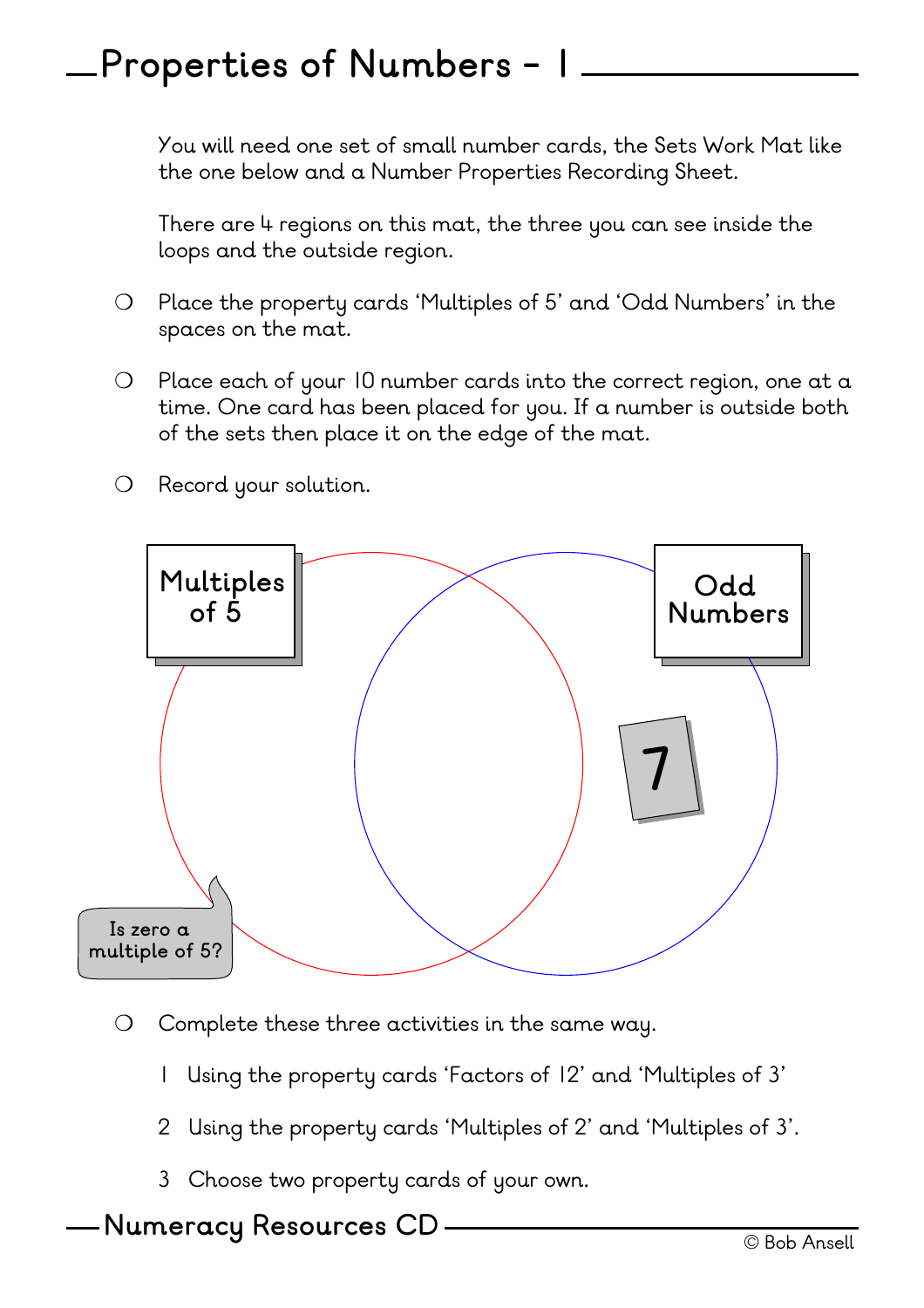## **Properties of Numbers - 2**

You will need one set of small number cards, the sets work mat like the one on below and a Number Properties Recording Sheet.

- ❍ Place the property cards 'Multiples of 5' and 'Odd Numbers' in the spaces on the mat.
- ❍ Make five 2-digit numbers with your 10 number cards. You must have at least one 2-digit number in each of the four regions.
- ❍ Record your solution.



- ❍ Complete these three activities in the same way.
	- 1 Using the property cards, 'Factors of 24' and 'Multiples of 8'
	- 2 Using the property cards, 'Multiples of 2' and 'Multiples of 3'.
	- 3 Choose two property cards of your own.

© Bob Ansell **Numeracy Resources CD**